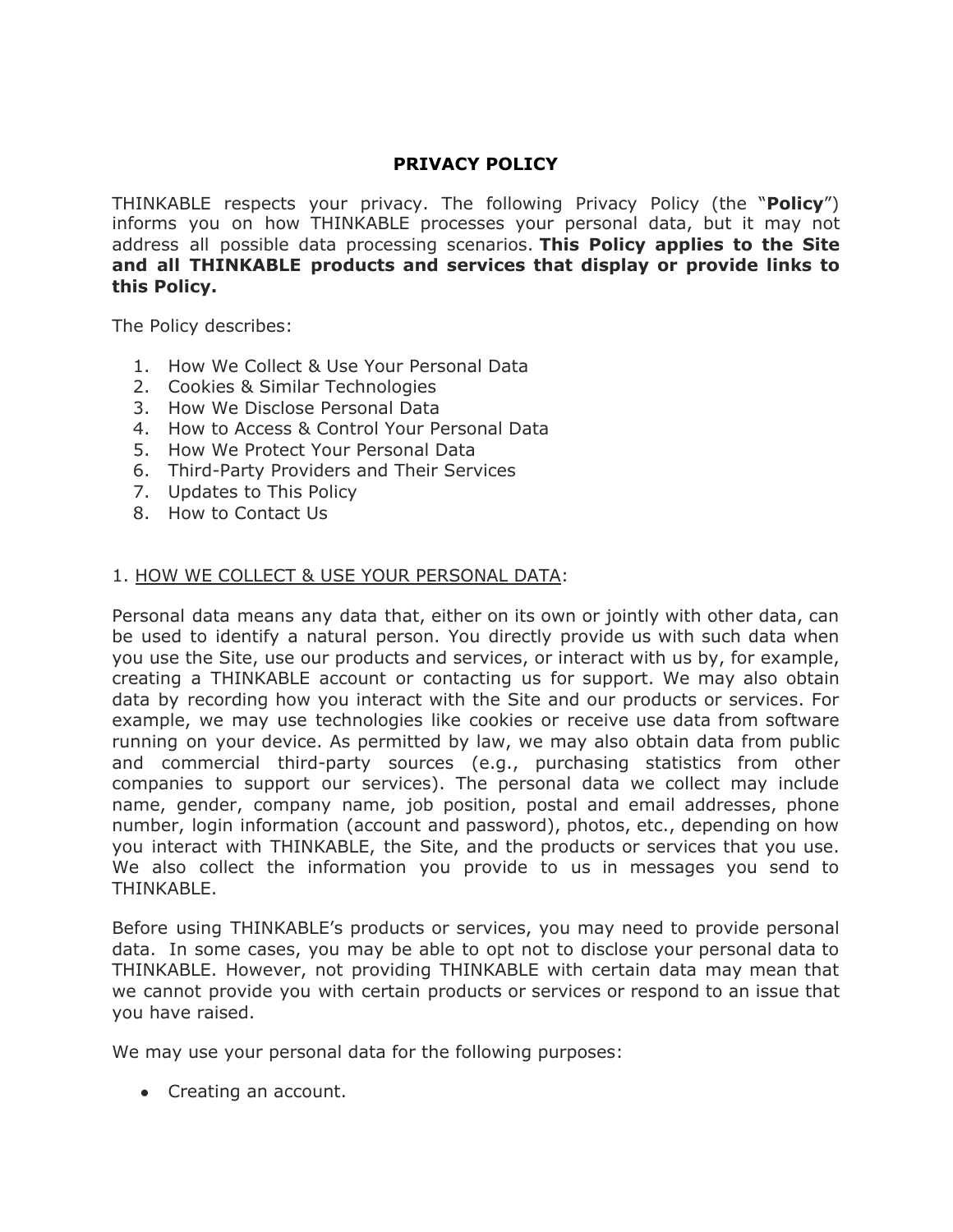- Fulfilling your transaction or service requests, including fulfilling orders; delivering, activating, or verifying products or services; providing training and certification; managing and processing training; participating in onsite or virtual activities; fulfilling your requests for changes or providing you with requested information; and providing technical support.
- Sending you information about products and services that may interest you; inviting you to participate in THINKABLE activities (including promotional activities), market surveys, or satisfaction surveys; or sending you marketing information.
- Sending you important notices, such as installation of and updates to operating system or application.
- Providing you with customized user experience and content.
- Qualifying and managing suppliers and business partners, and communicating or working with suppliers and business partners.
- Improving our products and services through internal audits, data analysis, and research.
- Analyzing the efficiency of our business operations and evaluating market share.
- Troubleshooting when you send us error reports.
- Synchronizing, sharing, and storing the data you upload or download and the data needed for the uploading and downloading.
- Ensuring the security of our products, services and customers or users, executing and improving our loss prevention and anti-fraud programs.
- Complying with and enforcing applicable legal requirements, industry standards and our policies.

THINKABLE may also collect and use non-personally identifiable information (Non-PII). Non-PII is information that cannot be used to identify a particular individual. For example, THINKABLE will collect statistical data, such as the numbers of visits to the Site. We collect this data to understand how users use the Site and our products and services so that we can improve our services and better satisfy your needs. THINKABLE may collect, use, process, transfer, or disclose non-PII for other purposes at its own discretion.

We will endeavor to isolate your personal data from non-PII and ensure that the two types of data are used separately. If personal data is combined with non-PII, it will still be treated as personal data during processing.

THINKABLE will use and/or process your personal data in accordance with applicable law, which may include the following circumstances:

• Responding to a transaction or service request;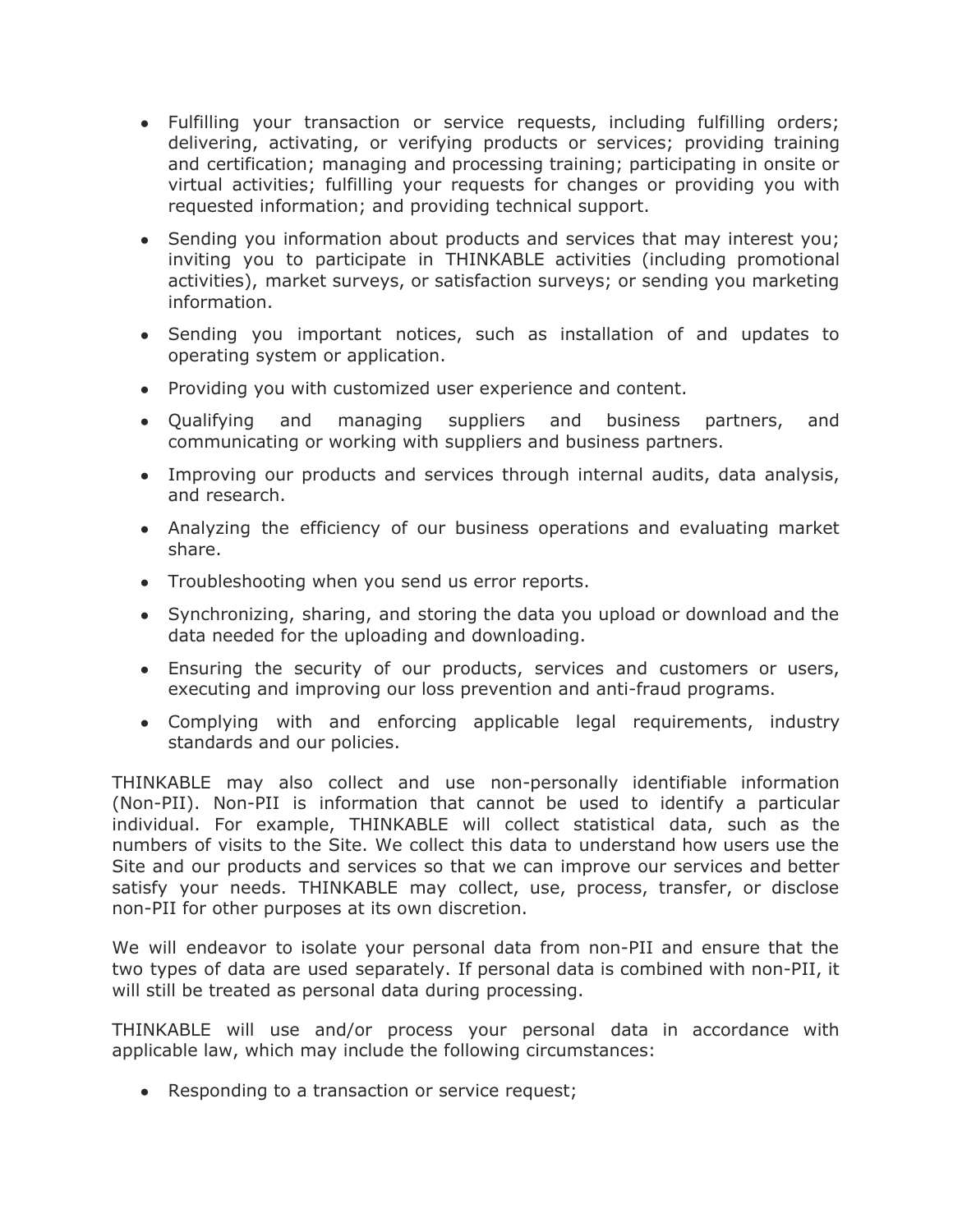- With your consent;
- Legitimate interests of THINKABLE or a third party, such as to contact you, conduct marketing or market surveys, improve our products and services, execute and improve our loss prevention and anti-fraud programs, and other purposes. Legitimate interests include enabling us to more effectively manage and operate our business and provide our products and services; protecting the security of our businesses, systems, products, services, and customers; internal management; complying with internal policies and processes; and other legitimate interests described in this policy;
- As necessary to comply with and fulfill legal obligations.

### 2. COOKIES & SIMILAR TECHNOLOGIES:

2.1 Cookies

To ensure our website works correctly, we may at times place a small piece of data known as a cookie on your computer or mobile device. A cookie is a text file stored by a web server on a computer or mobile device. The content of a cookie can be retrieved or read only by the server that creates the cookie. The text in a cookie often consists of identifiers, site names, and some numbers and characters. Cookies are unique to the browsers or mobile applications you use, and enable websites to store data such as your preferences or items in your shopping cart.

Like many other websites or Internet service providers, THINKABLE uses cookies to improve user experience. Session cookies are deleted after each visit, while persistent cookies remain in place across multiple visits. Cookies allow websites to remember your settings such as language, font size on your computer or mobile device, or other browser preferences. This means that a user does not need to reset preferences for every visit. On the contrary, if cookies are not used, websites will treat you as a new visitor every time you load a web page. For example, if you are redirected to another web page from a website you are already logged in to and then return to the original website, it will not recognize you and you must log in again.

THINKABLE will not use cookies for any purposes not stated in this Policy. You can manage or delete cookies based on your own preferences. You can clear all the cookies stored on your computer, and most web browsers provide the option of blocking cookies. However, by doing so, you have to change the user settings every time you visit our website.

# 2.2 Web Beacons and Pixel Tags

In addition to cookies, we may also use other similar technologies on our websites such as web beacons and pixel tags. For example, when you receive an email from THINKABLE, it may contain a click-through URL that links to a THINKABLE web page. If you click the link, THINKABLE will track your visit to help us learn about your preferences for products and services and improve our customer service. A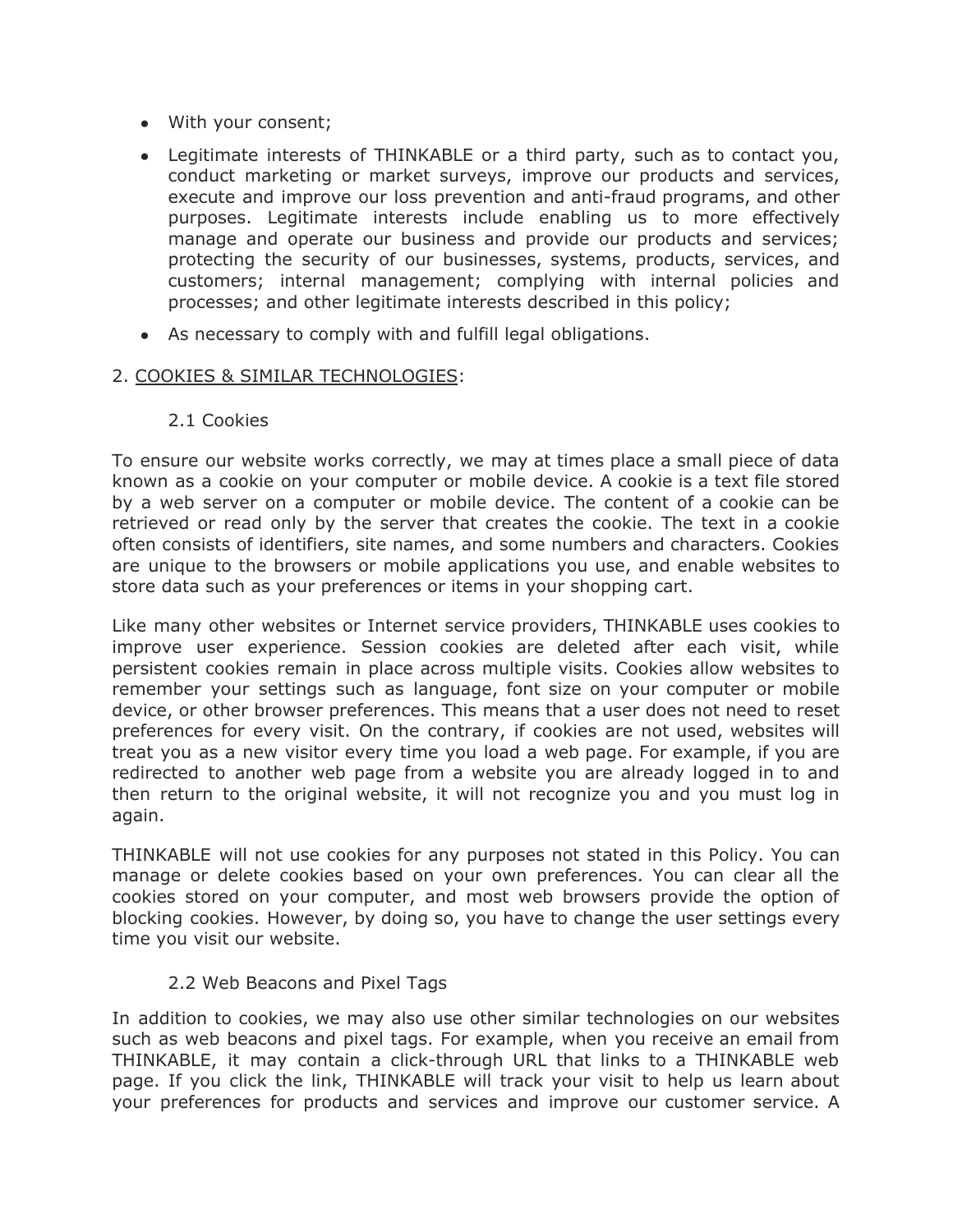web beacon is a transparent graphic image embedded in a website or in an email. We use pixel tags in emails to find out whether an email has been opened. You can unsubscribe from the THINKABLE mailing list at any time if you do not want to be tracked in this manner.

### 3. HOW WE DISCLOSE PERSONAL DATA:

THINKABLE shares your personal data with other partners, as described in this Policy, when services are provided by partners authorized by THINKABLE. For example, when you make an online purchase from THINKABLE, we must share your personal data with the logistics provider to arrange shipment or a partner to provide services. In addition, we may share personal data with THINKABLE affiliates and subsidiaries.

To comply with applicable laws or respond to valid legal procedures, THINKABLE may also disclose your personal data to law enforcement or other government agencies. If THINKABLE is involved in a restructuring, merger & acquisition, or a bankruptcy or liquidation lawsuit in a given jurisdiction, your personal data may be disclosed in connection with the transaction. THINKABLE may also disclose your data when appropriate, for example, to execute Terms and Conditions, when we believe disclosure is necessary or appropriate to prevent physical harm or financial loss, or when it is in connection with an investigation of suspected or actual illegal activity.

## 4. HOW TO ACCESS & CONTROL YOUR PERSONAL DATA:

It is your responsibility to ensure that all personal data submitted to THINKABLE is correct. THINKABLE is dedicated to maintaining the accuracy and completeness of personal data and keeping the data up-to-date.

To the extent required by applicable law, you may (i) have the right to access certain personal data we maintain about you, (ii) request that we update or correct inaccuracies in that data, (iii) object or restrict to our use of your personal data, and (iv) ask us to delete your personal data from our database. Your written request may be required for security. We may decline the request if we have reasonable grounds to believe that the request is a fraudulent, unfeasible, or may jeopardize the privacy of others.

If allowed by applicable laws, you have the right to withdraw your consent at any time when THINKABLE processes your personal data based on your consent. However, withdrawal does not affect the legitimacy and effectiveness of how we process your personal data based on your consent before the withdrawal is made, nor does it affect any data processing based on another justification other than your consent.

# 5. HOW WE PROTECT AND RETAIN YOUR PERSONAL DATA: